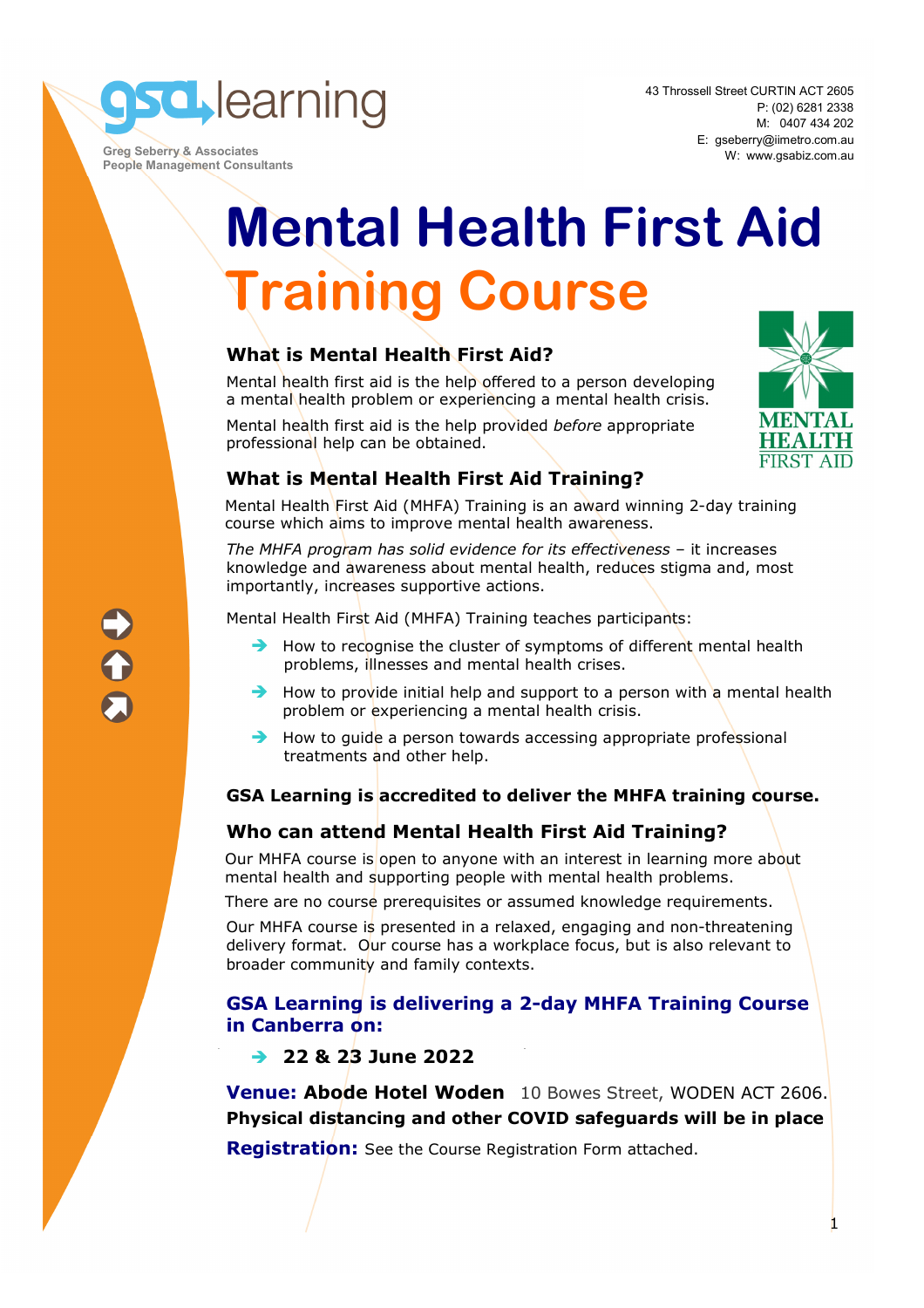# **sd** learning



### **MENTAL HEALTH FIRST AID**

# **Course Content**

The course covers a range of mental health disorders, including:

- $\rightarrow$  Depression
- $\rightarrow$  Anxiety
- $\rightarrow$  Bipolar disorder
- $\rightarrow$  Schizophrenia
- $\rightarrow$  Substance use disorder.

The course also covers mental health crisis situations, including:

- $\rightarrow$  Suicidal thoughts and behaviours
- $\rightarrow$  Non-suicidal self-injury
- $\rightarrow$  Panic attacks
- $\rightarrow$  Distress after a traumatic event
- $\rightarrow$  Acute psychotic behaviours.

# **MHFA Training Instructor: Greg Seberry**

Greg Seberry is a very experienced facilitator, and is accredited to deliver the MHFA training course. Greg's qualifications include:

Master of Business Administration (MBA) Graduate Diploma of Education (Adult Learning) Bachelor of Science (Biochemistry and Physiology) Certificate IV in Training and Assessment Mental Health First Aid (MHFA) Instructor Accreditation Team Management Systems (TMS) Accreditation

### **Course Fee**

The course fee for the 2-day MHFA Course in Canberra on 22 & 23 June 2022 is \$500 +GST per participant. **There is a 10% discount where 3 or more participants from the same organisation attend the course**.

**The course fee includes detailed learning materials and full catering.**  Participants receive a copy of the latest MHFA Manual & other printed materials. Lunch, morning and afternoon tea, and other refreshments are included.

### **Course Registration**

Please complete the attached Course Registration Form and e-mail to: **gseberry@iimetro.com.au**.

We can also deliver the MHFA training course in-house and in all States and Territories, including regional locations.

### **More Information**

For more information about Mental Health First Aid (MHFA) training, please call Greg Seberry on **0407 434 202** or e-mail **gseberry@iimetro.com.au**.